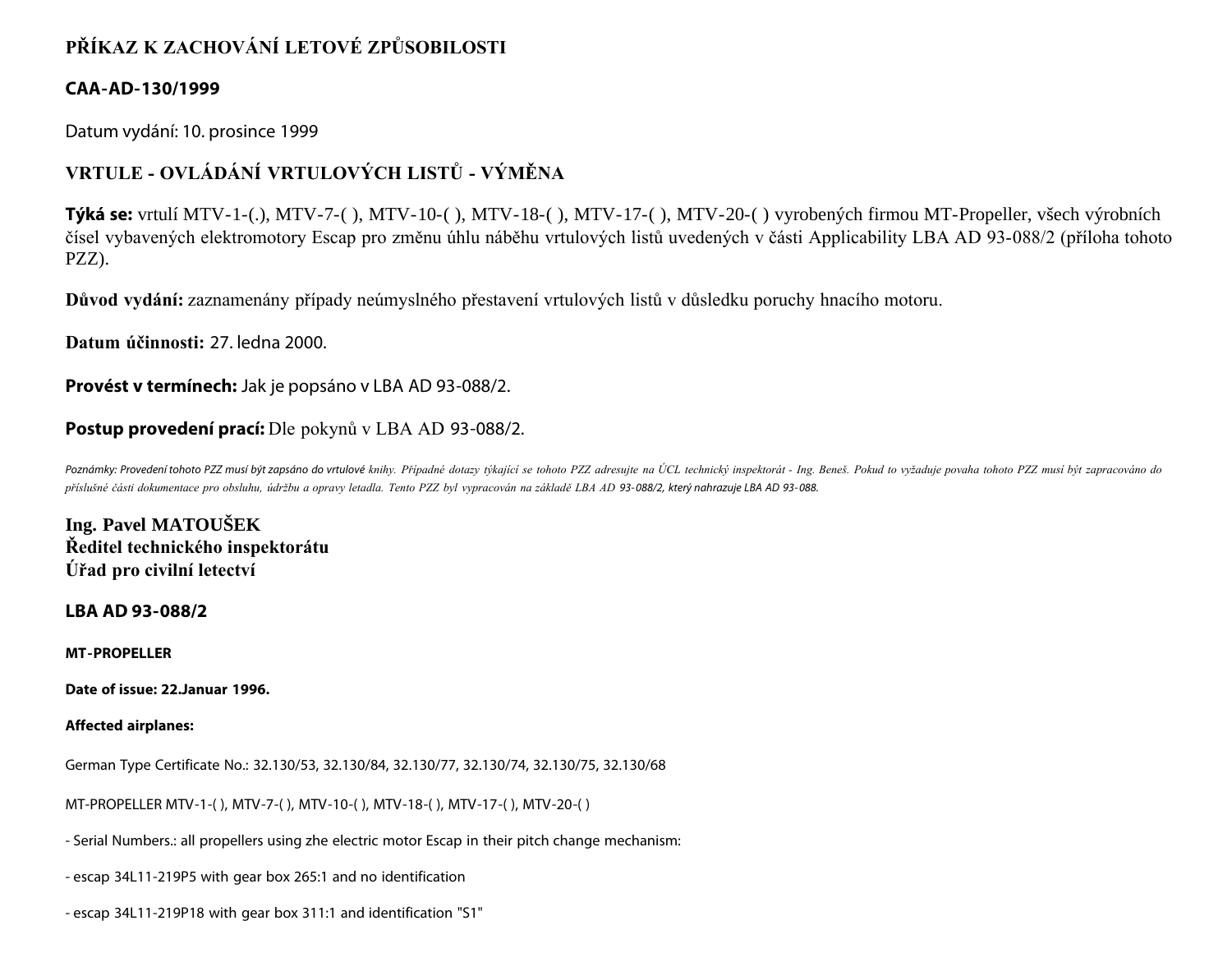REMARK: Propellers delivered after November 15, 1992, using the electric motor with gear box 265:1 and showing the identification "S" or "S1" and propellers using the electric motor with gear box 311:1 and showing the identification "S", as well as all propellers delivered after July 01, 1995, are not affected.

#### **Subject:**

Exchange of the electric motor in the drive of the propeller pitch change

#### **Reason:**

Unintended pitch change because of a failure in the bonding of the magnet in the electric motor

#### **Actions:**

Installation of the modified electric motor

Until the electric motor is changed, the following placard has to be installed near the control unit of the propeller:

"IF UNUSUAL RPM-DECRASE, OR IF EXCESSIVE RPM-SURGING OCCURS, IMMEDATELY PULL

THE CIRCUIT BREAKER FOR THE PROPELLER CONTROL".

#### **Compliance:**

Unless accomplished previously:

The change of the affected electric motor with gear box 265:1 is mandatory:

- after occurence of a malfunction before the next flight, otherwise

- at the next maintenance, repair or overhaul of the propeller,

but not later then:

- March 31 1993 on motorglider-installations with Rotax 912 or Limbach L 2000-( ) engines,

- December 31, 1993 on all other aircraft-installations

The Change of the affected electric motor with gear box 311:1 is mandatory:

- after occurence of a malfunction before the next flight, otherwise

- at the next maintenance, repair or overhaul of the propeller,

but not later than:

-Apri1 30, 1996 on a1l installations.

#### **Technical publications of the manufacturer:**